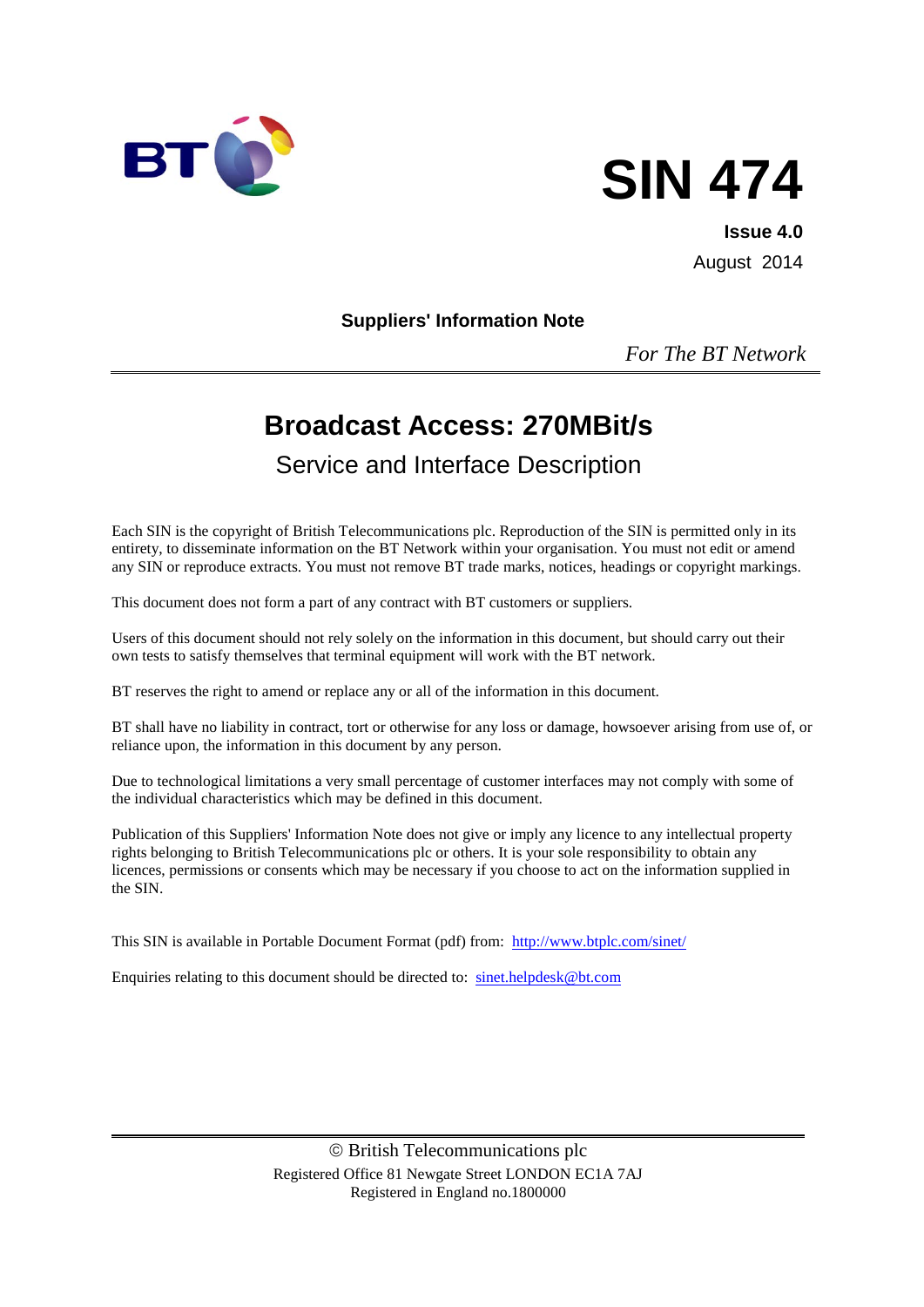#### **CONTENTS**

| $1 \quad$                       | $\bf INTRODUCTION. 3$ |  |
|---------------------------------|-----------------------|--|
| $\mathbf{2}$                    |                       |  |
| 3 <sup>1</sup>                  |                       |  |
| $\overline{\mathbf{4}}$         |                       |  |
| 4.1<br>4.2<br>4.3<br>4.4<br>4.5 |                       |  |
| 5                               |                       |  |
| 6                               |                       |  |
| 7 <sup>7</sup>                  |                       |  |
| 8                               |                       |  |

# **FIGURES**

# **TABLES**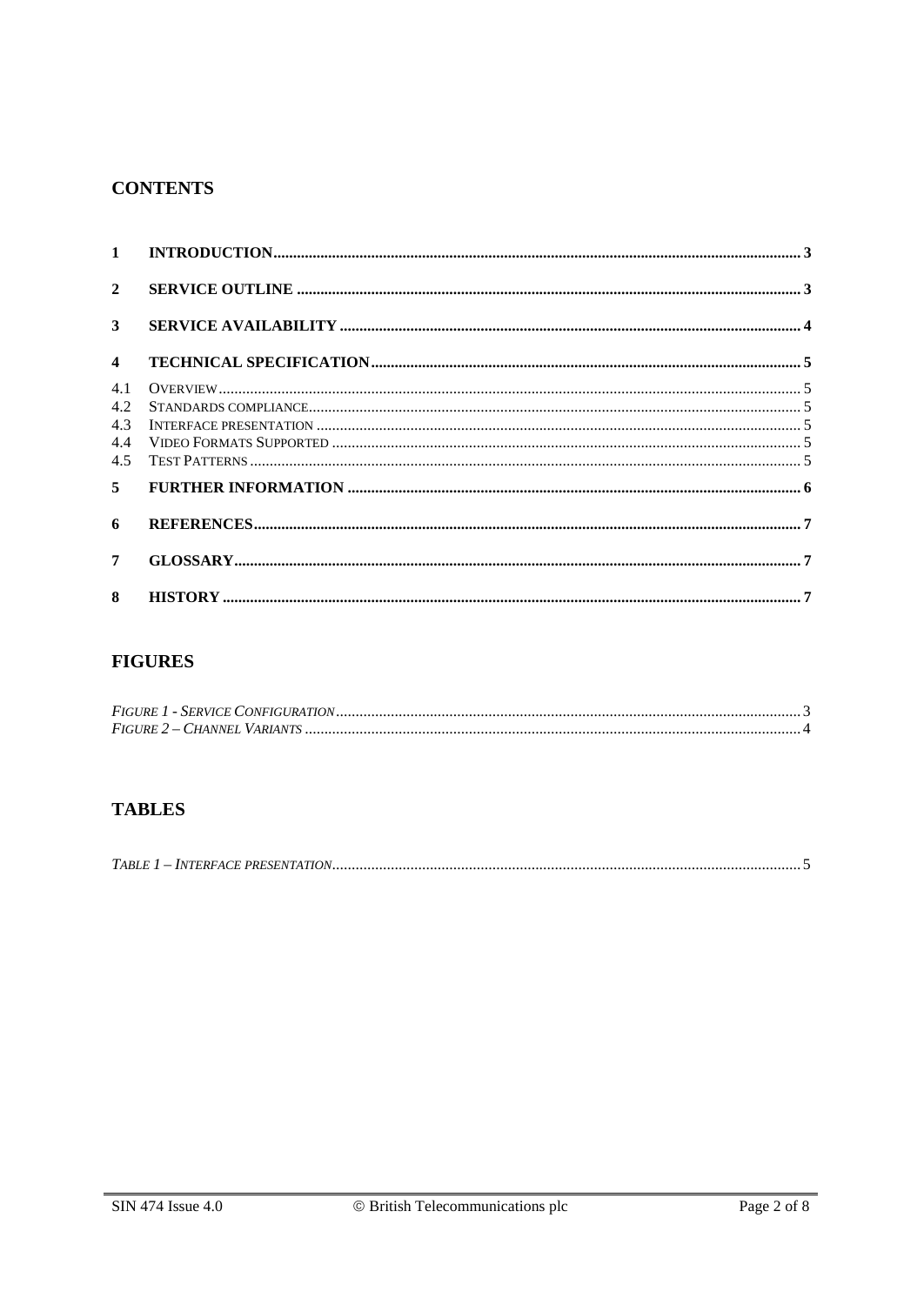## **1 Introduction**

This Suppliers Information Note (SIN) describes Openreach's 270MBit/s Broadcast Access service and provides technical information for customers' (also referred to as Communications Providers – CPs) terminal equipment manufacturers and suppliers.

# **2 Service outline**

Openreach's 270MBit/s Broadcast Access service provides optical transportation of compliant, framed signals which are presented electrically to Openreach on coaxial cable. The service conforms with standards ITU-R BT.656<sup>[1]</sup>, ITU-R BT.601<sup>[2]</sup> and SMPTE- $259M$ <sup>[3]</sup> for standard definition serial digital video (SDI) and ETSI EN50083<sup>[4]</sup> for DVB-ASI.

This is an access service, which primarily allows the transportation of 270MBit/s Broadcast video circuits over fibre infrastructure, utilising new network terminating equipment (NTE).

The service is limited to a maximum fibre route length of 70Km. Route distance checks are carried out as part of the initial survey work, when an order has been placed.

A main link is limited to a maximum of 35Km radial distance measured between the BT Serving exchanges (intermediate and host exchanges) at each end of a Broadcast Access service.





Please refer to the Broadcast Access product description for details of the circuit options available

[\(http://www.openreach.co.uk/orpg/home/products/ethernetservices/broadcastaccess/broadcas](http://www.openreach.co.uk/orpg/home/products/ethernetservices/broadcastaccess/broadcastaccess.doc) [taccess.doc\)](http://www.openreach.co.uk/orpg/home/products/ethernetservices/broadcastaccess/broadcastaccess.doc).

= fibre cable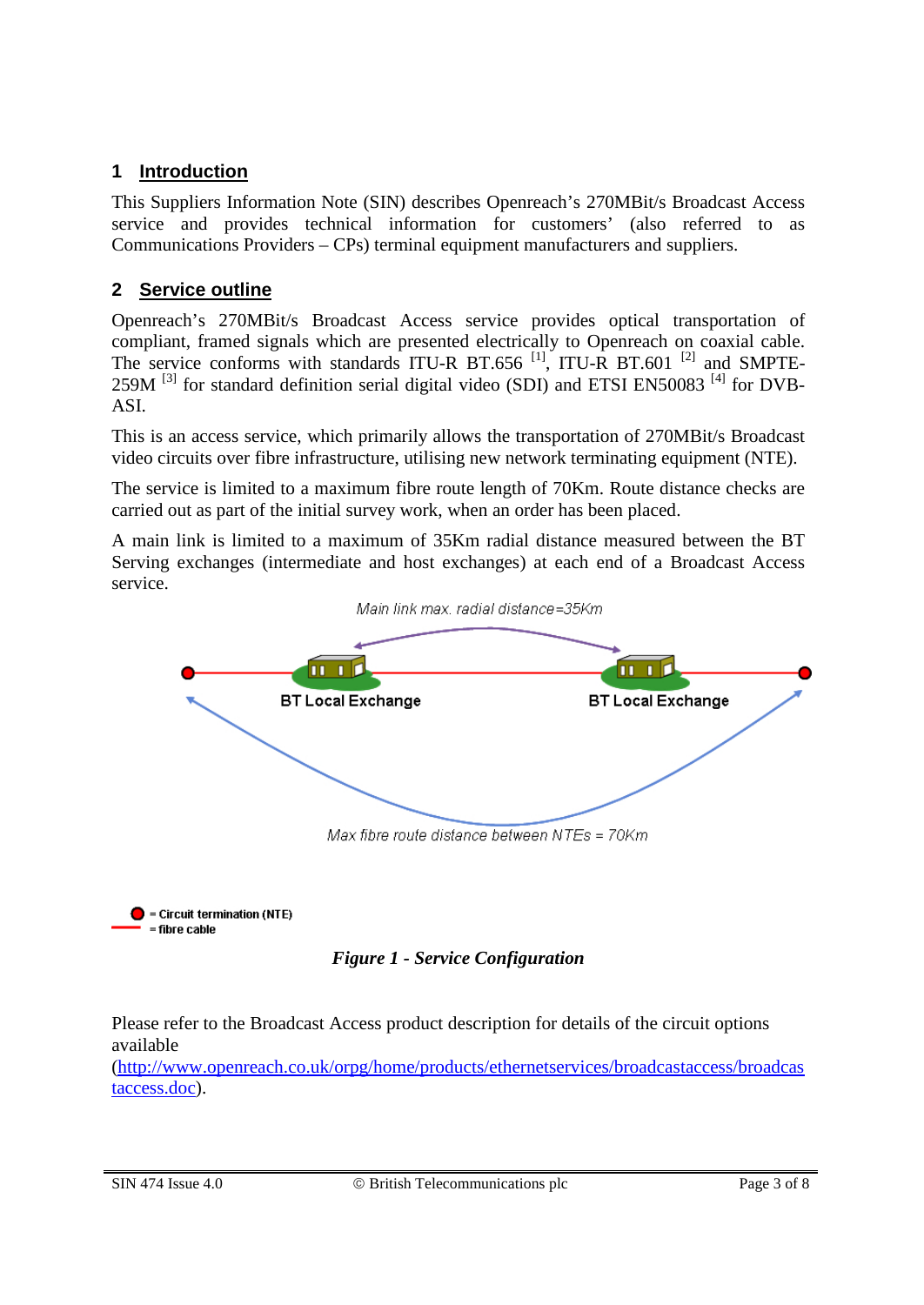#### **3 Service availability**

270MBit/s Broadcast Access circuits are available on a point to point basis within the UK.

The product will be available with a choice of unidirectional and bidirectional channel variants. All channels will operate at the same requested circuit bandwidth. These are as follows:

- Single channel unidirectional
- Dual channel unidirectional
- Ouad channel unidirectional
- Single channel bidirectional
- Dual channel bidirectional
- Quad channel: dual unidirectional plus single bidirectional



*Figure 2 – Channel Variants*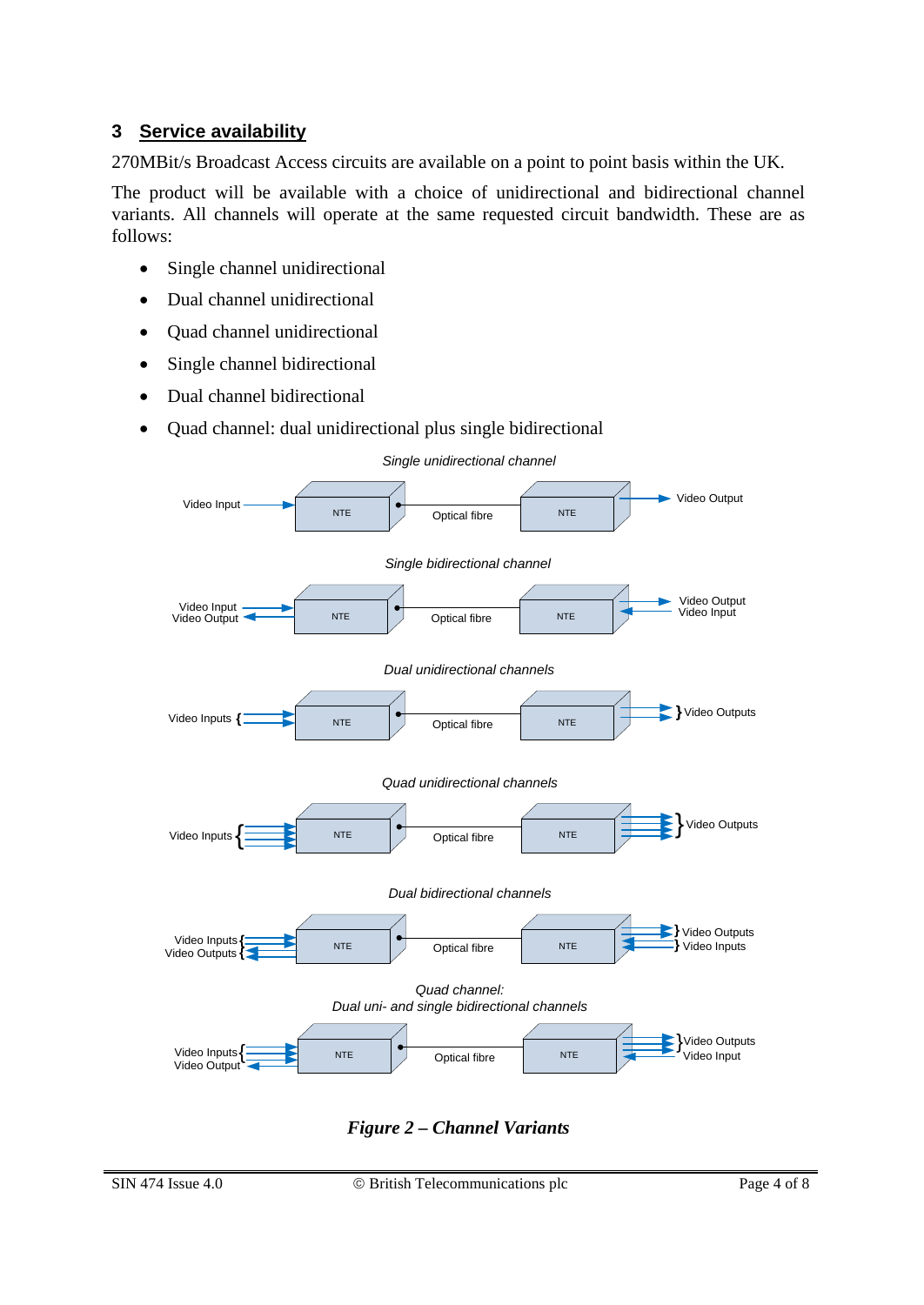# **4 Technical specification**

#### **4.1Overview**

This product allows compliant 270MBit/s circuits to be transported between locations in the UK using BT's telecommunications optical fibre infrastructure. This is achieved by utilising specific NTEs, which perform electrical to optical, and optical to electrical signal conversion at each end of an optical fibre.

#### **4.2Standards compliance**

Customer signals presented to the NTE for transportation must comply with ITU-R recommendations  $BT.601$ <sup>[1]</sup>, SMPTE-259M<sup>[3]</sup> or ETSI EN50083<sup>[4]</sup>. Likewise, the signal *handed back* to the customer after transportation will comply with these requirements.

#### **4.3Interface presentation**

The following interfaces are provided by the NTE:

| Interfaces at the NTE     | Electrical presentation                                                                         | Physical presentation                      |
|---------------------------|-------------------------------------------------------------------------------------------------|--------------------------------------------|
| 270Mbit/s<br>Input/Output | ITU-R G.656 <sup>[2]</sup> , SMPTE-<br>$259M$ <sup>[3]</sup> and ETSI<br>EN50083 <sup>[4]</sup> | Customer connection - 75 Ohm<br><b>BNC</b> |

#### *Table 1 – Interface presentation*

<span id="page-4-0"></span>CP connection to/from the NTE will be done directly to designated ports at the rear of the NTE chassis, there will be no patch panel interface. Ports to be used will be allocated when the CP procures the service.

#### **4.4Video Formats Supported**

This product supports standard definition (270MBit/s SD-SDI) formats:

- 525/59.94
- 625/50

The product also supports 270MBit/s DVB- ASI

#### **4.5 Test Patterns**

The cards have an internal test pattern generator, which can help to keep circuits live and aid testing. This takes the form of a pre-defined 'colour bars' test pattern.

The test pattern will be enabled by default on 'A' end cards and disabled on 'B' end cards, and will be set to 270Mbit/s (SD-SDI) to correspond with the upper limit of the service provided. The test pattern can be enabled/disabled upon request. Please refer to the Broadcast Access product and process descriptions.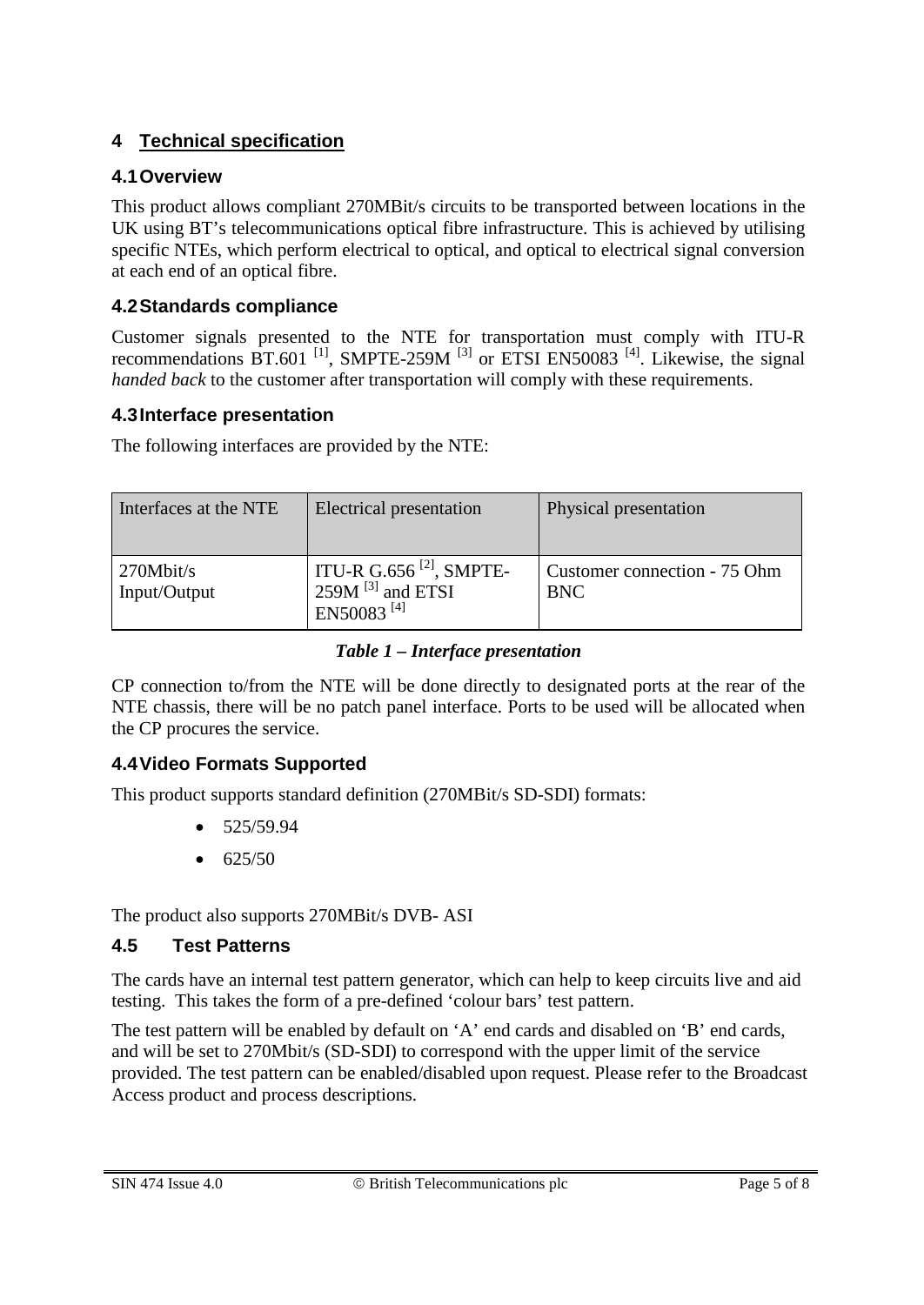Note that a slightly different pattern is used for each of the three rates: 270Mbit/s (SD-SDI) – SIN474 refers, 1.485GBit/s (HD-SDI) SIN 475 refers or 3GBit/s (3G-SDI) – SIN507 refers.

#### **5 Further information**

For enquiries concerning connection availability between particular sites and for further "sales and marketing" information about this service please contact your BT Account Manager or Openreach Customer Business Manager.

See [http://www.openreach.co.uk](http://www.openreach.co.uk/)

For technical queries regarding the content of this document please submit an email query to the following address: [broadcast.solutions@bt.com.](mailto:broadcast.solutions@bt.com)

If you have enquiries relating to this document then please email: [sinet.helpdesk@bt.com](mailto:sinet.helpdesk@bt.com)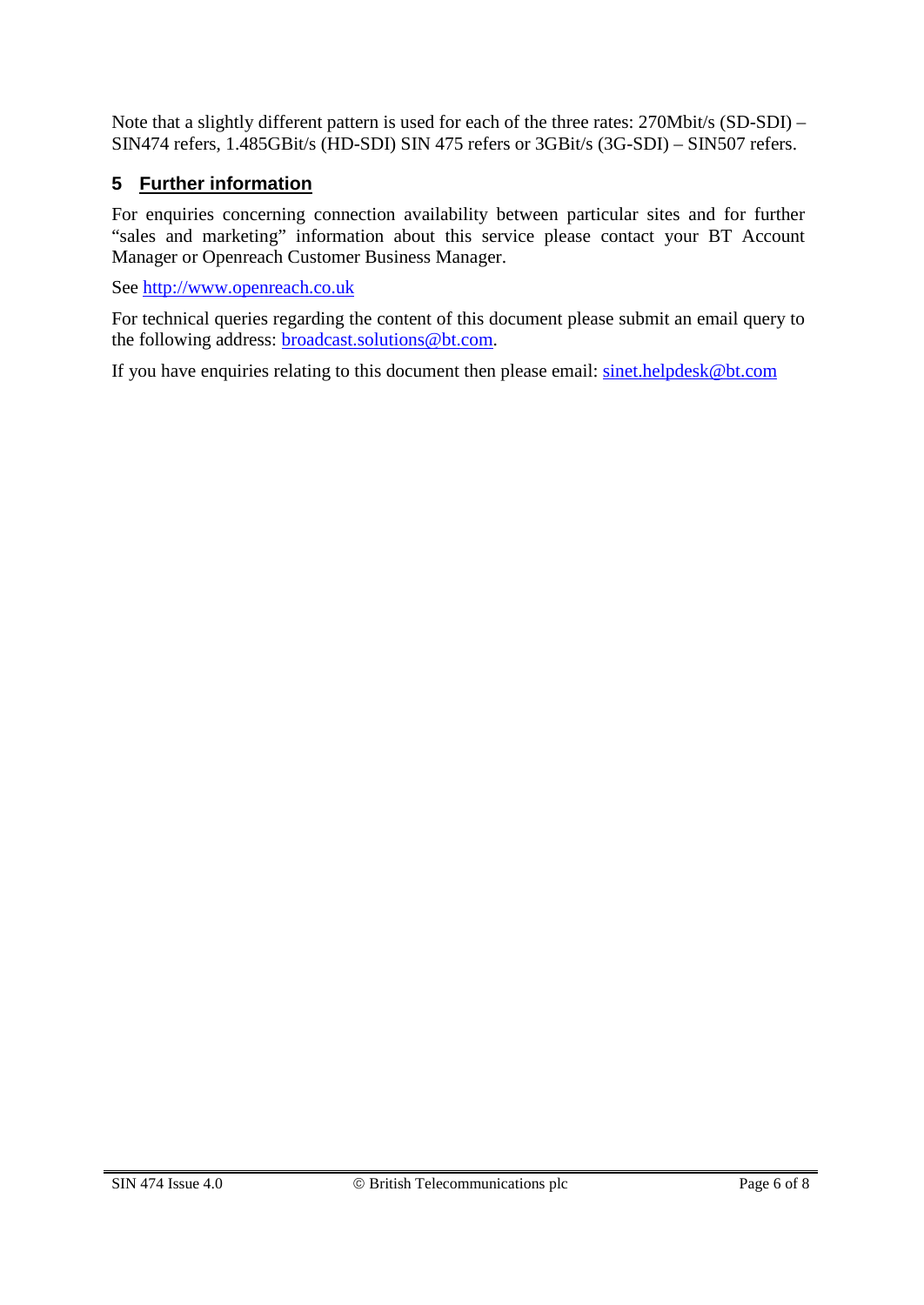#### **6 References**

| $\lceil 1 \rceil$ | <b>ITU-R</b><br>Recommendation<br>BT.601 | Studio encoding parameters of digital television for standard 4:3 and wide<br>screen 16:9 aspect ratios                                                             |
|-------------------|------------------------------------------|---------------------------------------------------------------------------------------------------------------------------------------------------------------------|
| $[2]$             | <b>ITU-R</b><br>Recommendation<br>BT.656 | Interfaces for digital component video signals in 525-line and 625-line<br>television systems operating at the 4:2:2 level of Recommendation ITU-R<br><b>BT.601</b> |
| $[3]$             | <b>SMPTE Standard</b><br>259M            | For Television — SDTV Digital Signal/Data — Serial Digital Interface                                                                                                |
| [4]               | <b>ETSI EN50083</b>                      | Interfaces for CATV/SMATV Headends and similar Professional<br>Equipment                                                                                            |

For further information or copies of referenced sources, please see document sources at <http://www.btplc.com/sinet/>

#### **7 Glossary**

| <b>BNC</b>     | Bayonet Neill-Concelman Connector, Industry standard broadcast coaxial connector.                      |
|----------------|--------------------------------------------------------------------------------------------------------|
| $\bf CP$       | Communications Provider.                                                                               |
| <b>DVB-ASI</b> | Digital Video Broadcasting - Asynchronous Serial Interface.                                            |
| <b>ETSI</b>    | European Telecommunications Standards Institute.                                                       |
| <b>ITU-R</b>   | International Telecommunication Union - Radiocommunication Sector. ITU-R was<br>formally known as CCIR |
| <b>NTE</b>     | Network Terminating Equipment.                                                                         |
| <b>SDI</b>     | Serial Digital Interface                                                                               |
| <b>SDV</b>     | Serial Digital Video                                                                                   |
| <b>SIN</b>     | Suppliers' Information Note.                                                                           |
| <b>SMPTE</b>   | Society of Motion Picture and Television Engineers (standards body)                                    |

# **8 History**

| Issue 1 | 30 November 2007 | First issue                                                                                                                                          |
|---------|------------------|------------------------------------------------------------------------------------------------------------------------------------------------------|
| Issue 2 | June 2011        | Introduction of 'Dual channel unidirectional + Single<br>channel bidirectional' configuration option and<br>clarification of video formats supported |
| Issue 3 | January 2014     | Updated to include SMPTE video standard                                                                                                              |
| Issue 4 | August 2014      | Addition of section 4.5 (Test Patterns)<br>Change SINet site references from                                                                         |
|         |                  | http://www.sinet.bt.com to http://www.btplc.com/sinet/                                                                                               |